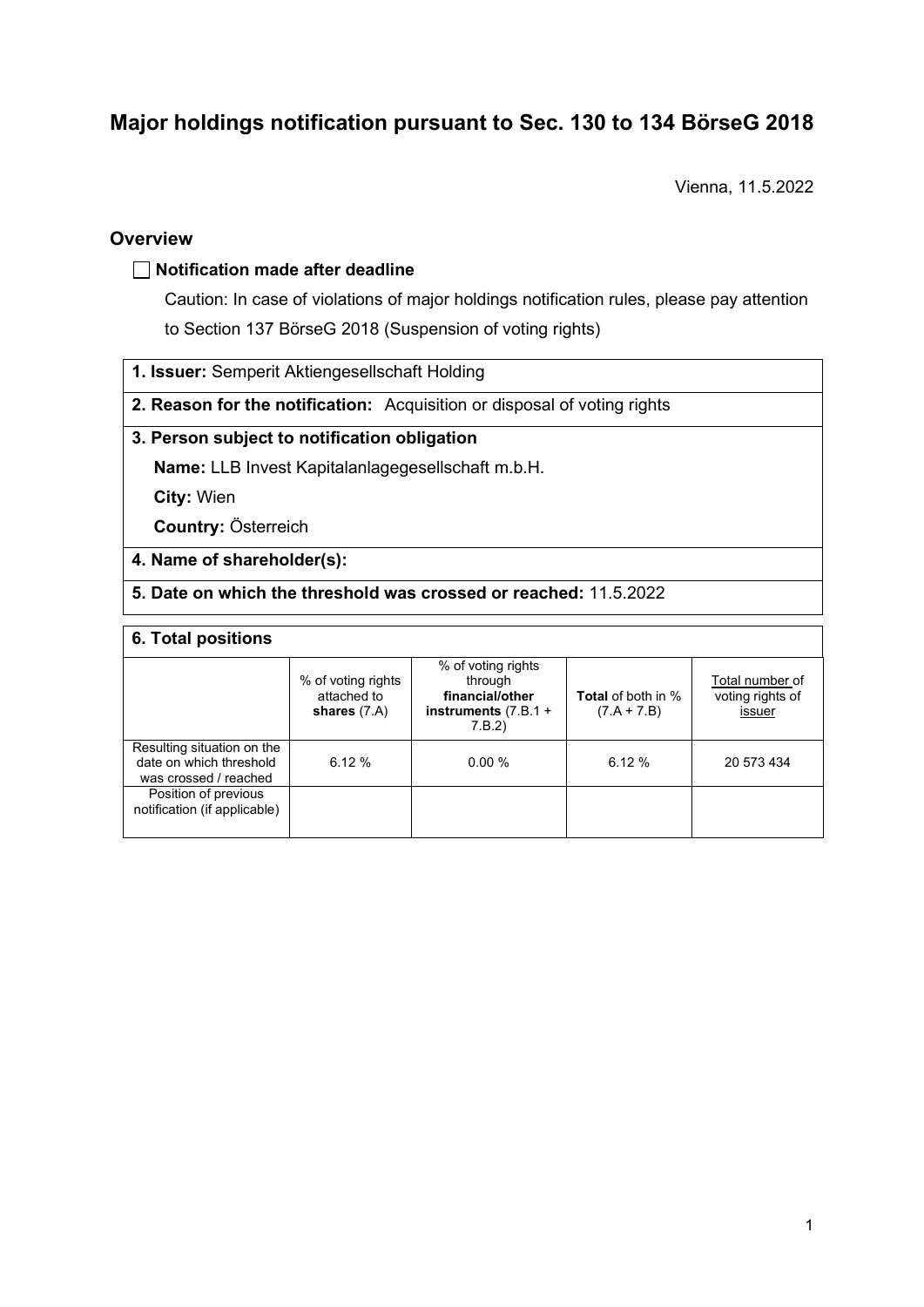### **Details**

| A: Voting rights attached to shares |                                    |                                      |                                           |                                      |  |
|-------------------------------------|------------------------------------|--------------------------------------|-------------------------------------------|--------------------------------------|--|
| <b>ISIN Code</b>                    | Number of voting rights            |                                      | % of voting rights                        |                                      |  |
|                                     | Direct<br>(Sec 130 BörseG<br>2018) | Indirect<br>(Sec 133 BörseG<br>2018) | <b>Direct</b><br>(Sec 130 BörseG<br>2018) | Indirect<br>(Sec 133 BörseG<br>2018) |  |
| AT0000785555                        | 1 258 902                          |                                      | 6.12%                                     |                                      |  |
| <b>SUBTOTAL A</b>                   | 1 258 902                          |                                      | 6.12%                                     |                                      |  |

## **7. Notified details of the resulting situation:**

| B 1: Financial / Other Instruments pursuant to Sec. 131 para. 1 No. 1 BörseG 2018 |                        |                        |                                                                                      |                    |  |
|-----------------------------------------------------------------------------------|------------------------|------------------------|--------------------------------------------------------------------------------------|--------------------|--|
| Type of instrument                                                                | <b>Expiration Date</b> | <b>Exercise Period</b> | Number of voting<br>rights that may be<br>acquired if the<br>instrument is exercised | % of voting rights |  |
|                                                                                   |                        |                        |                                                                                      |                    |  |
|                                                                                   |                        | <b>SUBTOTAL B.1</b>    |                                                                                      |                    |  |

| B 2: Financial / Other Instruments pursuant to Sec. 131 para. 1 No. 2 BörseG 2018 |                    |                    |                               |                            |                       |
|-----------------------------------------------------------------------------------|--------------------|--------------------|-------------------------------|----------------------------|-----------------------|
| Type of instrument                                                                | Expiration<br>Date | Exercise<br>Period | Physical /<br>Cash Settlement | Number of<br>voting rights | % of voting<br>rights |
|                                                                                   |                    |                    |                               |                            |                       |
|                                                                                   |                    |                    | <b>SUBTOTAL B.2</b>           |                            |                       |